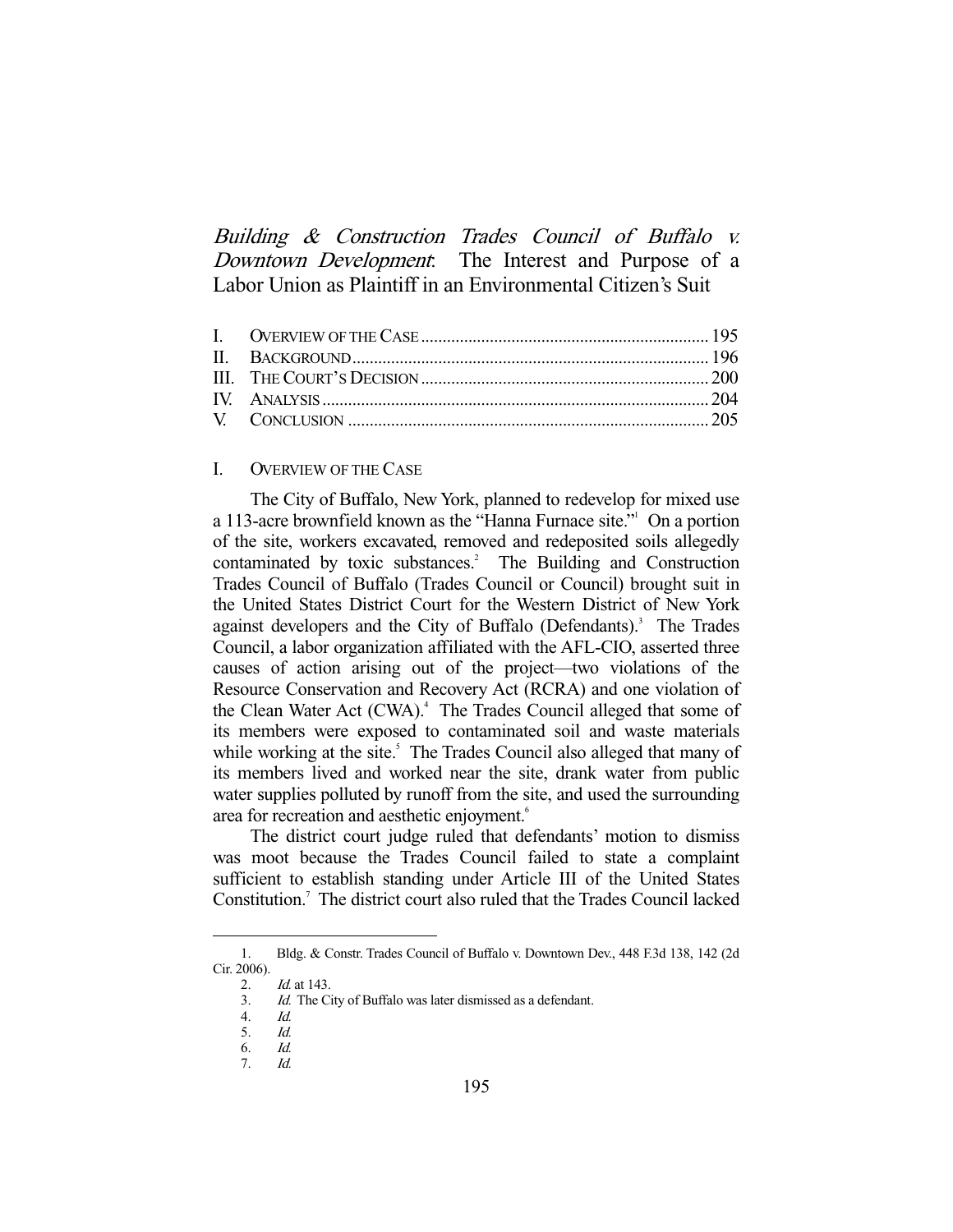standing to bring the CWA claim because the alleged violation had been rectified by the time the Trades Council filed its amended complaint.<sup>8</sup>

 On appeal, the United States Court of Appeals for the Second Circuit held that the Trades Council's complaint was sufficient to establish standing at the pleadings stage, and the court vacated the district court's order that the case be dismissed for lack of standing.<sup>9</sup> However, the Second Circuit held that the Trades Council failed to comply with the waiting period requirements of RCRA and CWA.<sup>10</sup> Therefore, the court remanded with instructions to dismiss without prejudice.<sup>11</sup> *Building &* Construction Trades Council of Buffalo v. Downtown Development, 488 F. 3d. 138, 158 (2d Cir. 2006).

## II. BACKGROUND

RCRA and CWA include citizen suit provisions.<sup>12</sup> The purposes of citizen suit provisions are (1) to provide authority to abate violations of environmental laws, (2) to encourage voluntary compliance with environmental regulations, and (3) to prod the government into enforcing these laws more effectively.13 RCRA and CWA bar citizen suits when the government is "diligently prosecuting" the same violation, and when the violation is corrected and clearly will not recur.<sup>14</sup>

 In most cases, before a complaint can be filed under the citizen suit provisions of both RCRA and CWA, notice must be given to the EPA, the state and the violator, and a certain waiting period must be observed.<sup>15</sup> The purpose of the waiting period is to stimulate government action or voluntary compliance so that excessive citizen suits will not burden the courts.<sup>16</sup>

 The language of RCRA and CWA convey standing to "any person"  $(RCRA)$  or "any citizen"  $(CWA)$ .<sup>17</sup> However, the standing doctrine limits who may bring suit in a federal court.<sup>18</sup> The "case or controversy" clause

-

13. Adam Babich & Kent E. Hanson, Opportunities for Environmental Enforcement and Cost Recovery by Local Governments and Citizen's Organizations, 18 ENVTL. L. REP. 10165, 10166 (1988).

14. Id.

 <sup>8.</sup> Id. at 143-44.

 <sup>9.</sup> Id. at 158.

 <sup>10.</sup> Id.

 <sup>11.</sup> Id.

 <sup>12. 42</sup> U.S.C. § 6972 (2000); 33 U.S.C. § 1365 (2000).

<sup>15.</sup> *Id.*; see also 42 U.S.C. § 6972; 33 U.S.C. § 1365.

 <sup>16.</sup> Babich & Hanson, supra note 13, at 10166.

 <sup>17. 42</sup> U.S.C. § 6972; 33 U.S.C. § 1365.

<sup>18.</sup> Amy L. Major, Foxes Guarding the Henhouse: How To Protect Environmental Standing from a Conservative Supreme Court, 36 ENVTL. L. REP. 10698, 10699 (2006).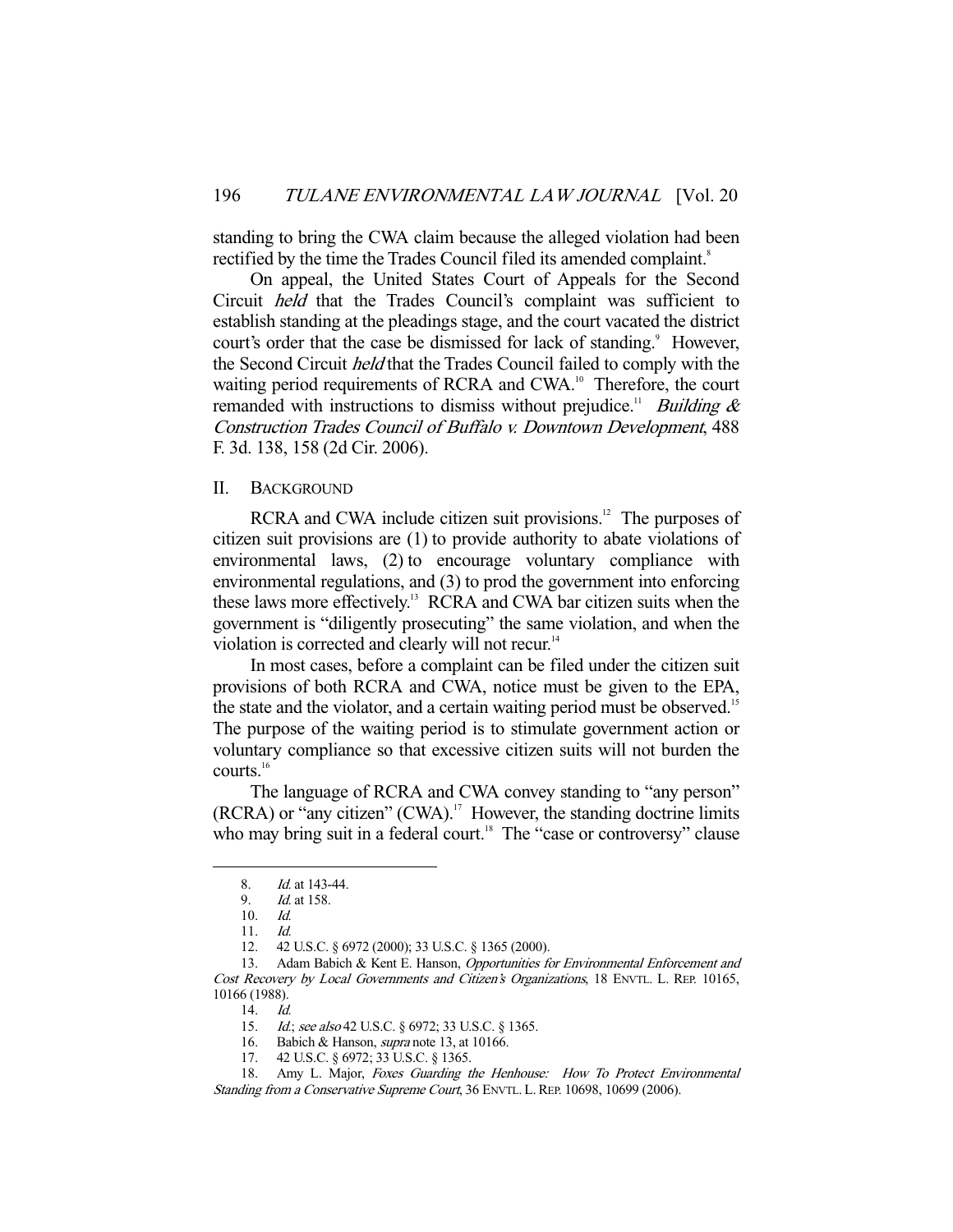in Article III of the Constitution is the basis for the standing doctrine.<sup>19</sup> The purpose of the standing doctrine is to ensure that suits are brought by a proper party, and that the courts do not intrude into other branches of government.<sup>20</sup> Generally, standing requires an actual injury in fact; a causal connection between the injury and the challenged conduct; and redressability of the injury.<sup>21</sup> To establish standing under a citizen suit provision, a party must show both statutory authorization and injury in fact. $22$ 

 In Lujan v. Defenders of Wildlife, the United States Supreme Court held that a plaintiff must show "concrete and particularized" and "actual or imminent" injury to have standing.<sup>23</sup> However, the Court reaffirmed that the loss of an aesthetic opportunity to enjoy nature could be an injury sufficient to meet the standing requirement. $24$ 

In *Hunt v. Washington State Apple Advertising Commission*, the Supreme Court held that an organization has standing to bring suit on behalf of its members (1) if the members would have standing in their own right; (2) if the interests it seeks to protect are germane to the organization's purpose; and (3) if neither the claim nor the relief requested requires the participation of individual members.<sup>25</sup>

 The Supreme Court has not elaborated further on what makes an interest "germane to the organization's purpose." However, the United States Court of Appeals for the District of Columbia in Humane Society of the United States v. Hodel held that the germaneness requirement was met if the association's litigation goals were pertinent to its expertise and the grounds that brought the membership together.<sup>26</sup> The *Hodel* court found support for this holding in UAW v. Brock, in which the Supreme Court explained that the primary reason people form organizations is to "create an effective vehicle for vindicating interests that they share with others."27 According to this reasoning, almost anything an organization does in the interest of its members is germane to its purpose.

 Environmental groups have obtained standing under the citizen suit provisions of environmental laws, since environmental issues are

 <sup>19.</sup> Id.

<sup>20.</sup> Elizabeth Lefever, Note, Lujan v. Defenders of Wildlife: The Injury in Fact Component of Standing Doctrine, 6 TUL. ENVTL. L.J. 449, 450 (1993).

 <sup>21.</sup> Id.

 <sup>22.</sup> Id.

 <sup>23.</sup> Lujan v. Defenders of Wildlife, 504 U.S. 555, 562 (1992).

<sup>24.</sup> *Id.* at 562-63.

 <sup>25.</sup> Hunt v. Wash. State Apple Adver. Comm'n, 432 U.S. 333, 343 (1977).

 <sup>26.</sup> Humane Soc'y of the U.S. v. Hodel, 840 F.2d 45, 56 (D.C. Cir. 1988).

 <sup>27.</sup> Id. (citing Int'l Union, UAW v. Brock, 477 U.S. 274, 289-90 (1986)).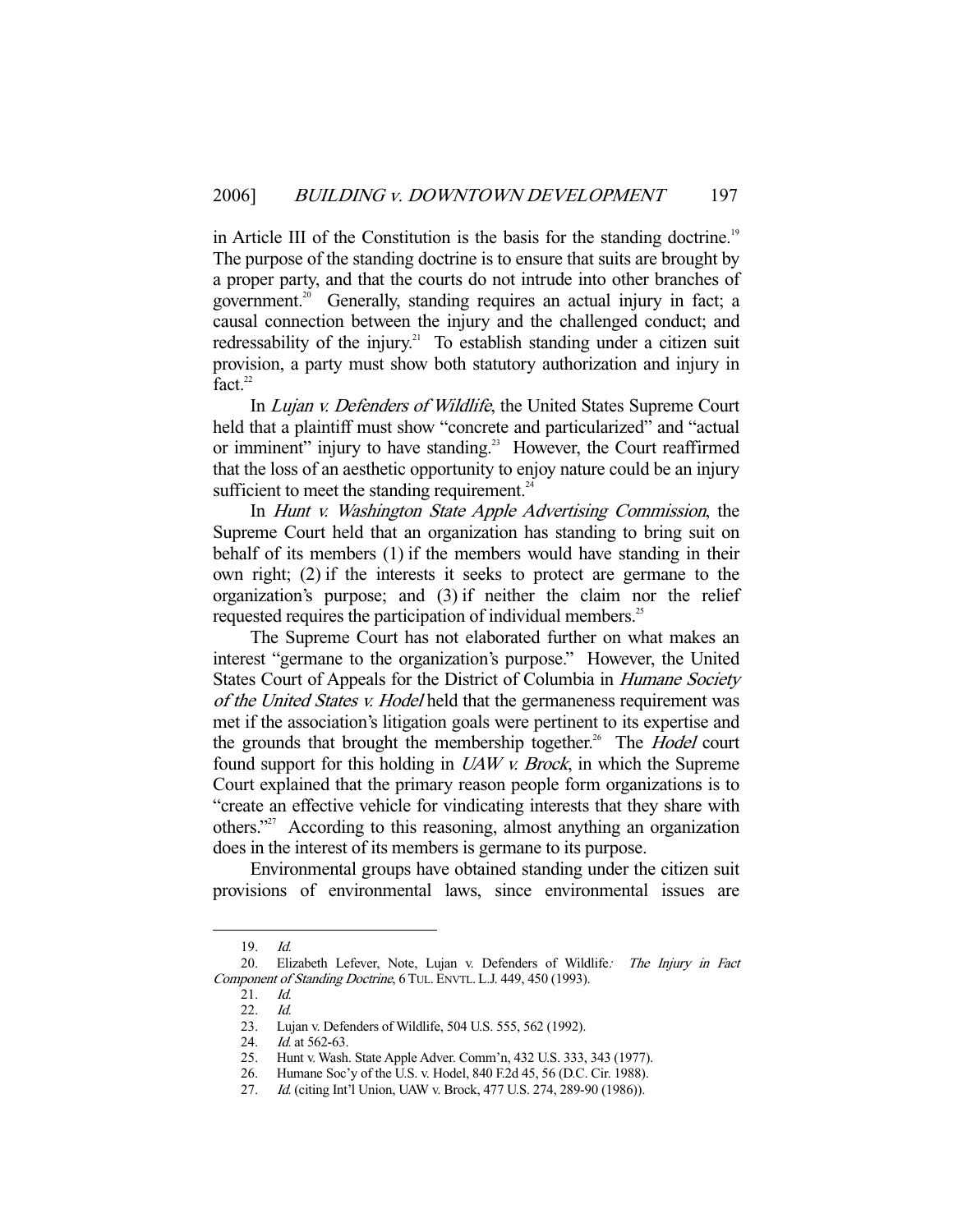unambiguously germane to the purpose of such organizations.<sup>28</sup> As in the noted case, labor unions also have filed suit under the citizen suit provisions of environmental laws.<sup>29</sup> Protecting workers from environmental hazards on the job is an interest germane to the purpose of labor unions. Unions can invoke environmental laws to protect the health and safety of their membership.<sup>30</sup>

 However, labor unions also have used environmental laws as a tool to promote other interests.<sup>31</sup> Unions may threaten to bring environmental suits as a way of pushing businesses to hire union labor, and unions may search for environmental violations at a work site as the basis for such suits.<sup>32</sup> Developers have dubbed this tactic "environmental extortion."<sup>333</sup> This use of environmental laws is part of a broader range of strategies adopted by labor unions in the last few decades. $34$  In response to these tactics, businesses have brought antitrust, defamation, RICO, and other retaliatory suits against unions.<sup>35</sup>

 Before filing complaint in the noted case, the Trades Council picketed the Hanna Furnace site in protest of the lack of minorities and women hired at the site.<sup>36</sup> In a press release decrying hiring practices at the site, the Trades Council also announced that an environmental law firm had been retained to investigate possible environmental violations at the site. $37$  This shows evidence that nonenvironmental interests may have motivated the Trades Council to file suit.

 <sup>28.</sup> Id.

 <sup>29.</sup> Id.

 <sup>30.</sup> See Richard Toshiyuki Drury, Rousing the Restless Majority: The Need for a Blue-Green-Brown Alliance, 19 J ENVTL. L. & LITIG. 5, 18 (2004) (explaining the interests unions have in environmental issues).

 <sup>31.</sup> See E. Thayer Nelson, Strategic Use of Environmental Laws by Labor Unions: Legitimate Labor Tactic or Environmental Extortion?, 13 VA. ENVTL. L.J. 469, 470 (1994) (explaining the tactical use of environmental suits by labor unions and exploring strategies businesses may use in response); see also Daralyn J. Durie & Mark A. Lemley, The Antitrust Liability of Labor Unions for Anticompetitive Litigation, 80 CAL. L. REV. 757, 758 (1992); Reed W. Neuman, You Mean They Can Sue? Creative Citizen Environmental Lawsuits Can Burnish Traditional Remedies, 12 BUS. L.TODAY 43, 47 (2002).

 <sup>32.</sup> Nelson, supra note 31, at 470 (citing instances of labor union use of this tactic).

<sup>33.</sup> *Id.*<br>34. *Sec* See Paul More, Protections Against Retaliatory Employer Lawsuits After BE&K Construction v. NLRB, 25 BERKELEY J. EMP. & LAB. L. 205, 210-14 (2004) (explaining new strategies in union campaigns).

<sup>35.</sup> Id. at 215; see also Drury, supra note 30.

 <sup>36.</sup> Press Release, Buffalo Building & Construction Trades Council, Construction Unions Decry Lack Of Minorities And Women On Union Ship Canal Project (May 11, 2004), *available at* http://www.buffalotrades.com.

 <sup>37.</sup> Id.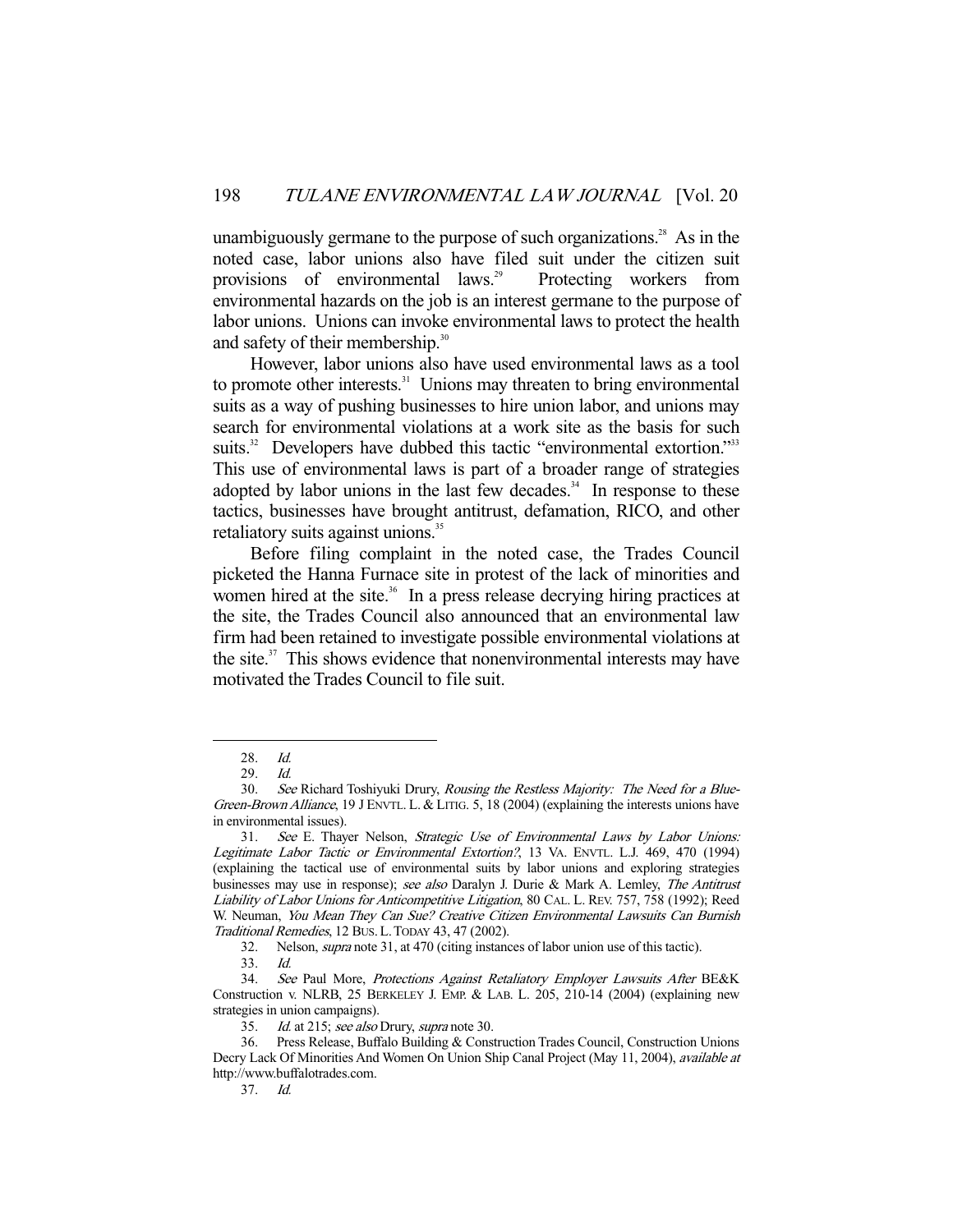In Eastern Conference of Railway Presidents v. Noerr Motor Freight, the Supreme Court noted that the First Amendment protects the right to petition the government for redress of grievances.<sup>38</sup> Railroad companies campaigned for laws and law enforcement practices that would harm long-distance trucking companies.<sup>39</sup> Trucking companies alleged violations of the Sherman Act.<sup>40</sup> The Court described the case as a "no holds barred" fight between two industries.<sup>41</sup> Each industry was free to use its political power to seek legislation that would help itself and harm the other.<sup>42</sup> However, the Court noted that there might be instances in which a petition was a sham truly aimed not at influencing legislation, but at directly harming a competitor.<sup>43</sup> Such a petition would not be protected by the Constitution.<sup>44</sup>

 In California Motor Transport v. Trucking Unlimited, the Court extended *Noerr* to lawsuits.<sup>45</sup> Regardless of the merits of the case, a lawsuit could be a sham when the plaintiffs' intent was to prevent the other party from having access to the courts.<sup>46</sup> Such a motive for a lawsuit could be a violation of antitrust laws.<sup> $47$ </sup> However, in *Bill* Johnson's Restaurants v. NLRB, the Court protected the right of businesses to bring suits against labor organizations, regardless of plaintiffs' motive, as long as the suit has reasonable basis in fact or law.<sup>48</sup> The Court ruled that the National Labor Relations Board (NLRB) could not halt a restaurant's suit against picketing waitresses because of the First Amendment right of access to the courts.<sup>49</sup> If the suit was eventually found to be without merit, and if brought with the intent to interfere with protected employee rights, NLRB then could prosecute the employer for unfair labor practice  $if<sup>60</sup>$  Sham litigation does not involve a bona fide grievance and is not protected by the First Amendment, but a suit is not a sham if it raises genuine issues of fact or law.<sup>51</sup>

 <sup>38.</sup> E. Conference of Ry. Presidents v. Noerr Motor Freight, 365 U.S. 127, 137-38 (1961).

 <sup>39.</sup> Id. at 129.

 <sup>40.</sup> Id.

 <sup>41.</sup> Id. at 144.

 <sup>42.</sup> Id. at 144-45. 43. Id. at 144.

 <sup>44.</sup> Id.

 <sup>45.</sup> Cal. Motor Transp. v. Trucking Unlimited, 404 U.S. 508, 512 (1972).

 <sup>46.</sup> Id.

 <sup>47.</sup> Id.

 <sup>48.</sup> Bill Johnson's Rests. v. NLRB, 461 U.S. 731, 748-49 (1983).

<sup>49.</sup> *Id.* at 744-46.<br>50. *Id.* at 747.

Id. at 747.

 <sup>51.</sup> Id. at 743.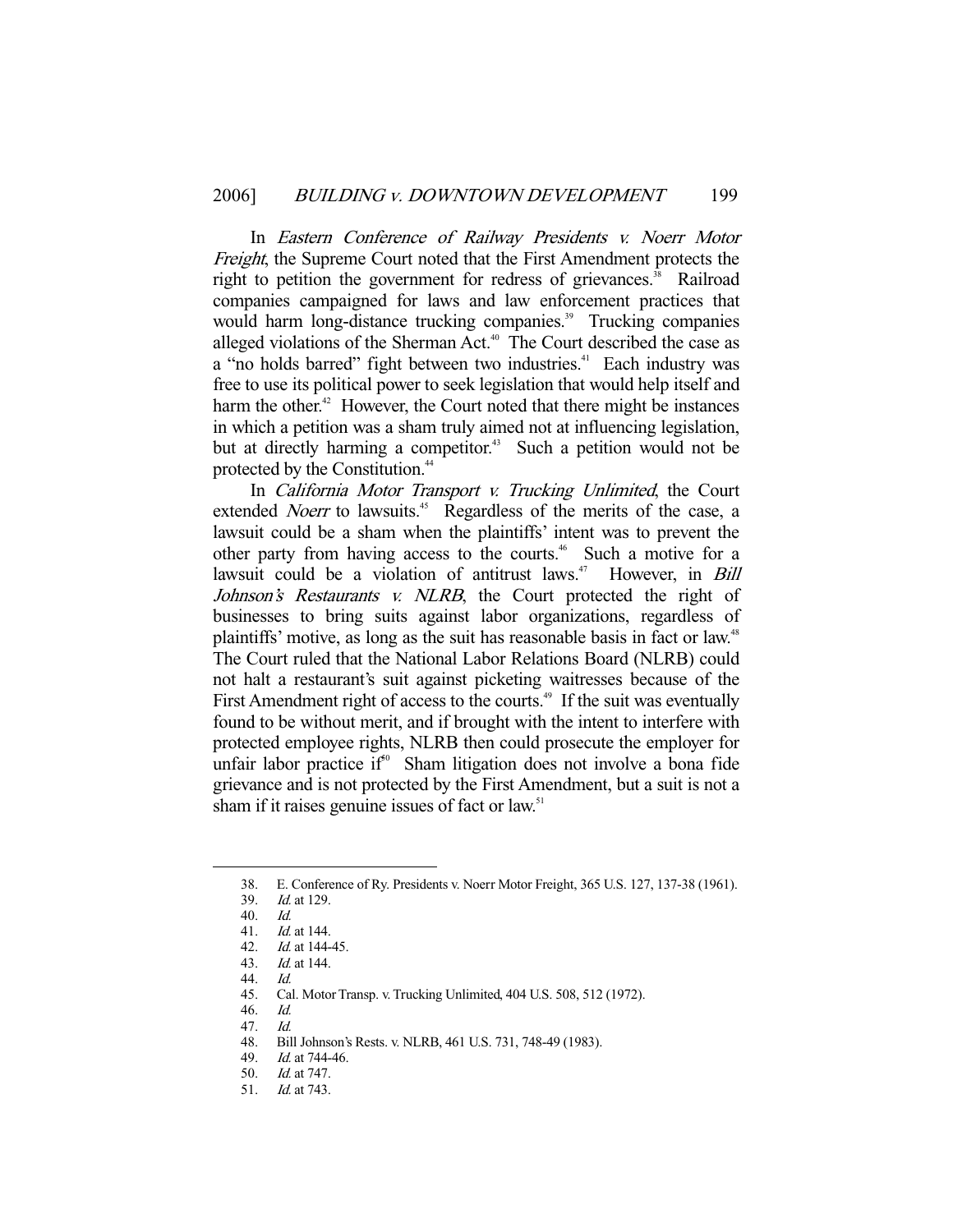In *BE & K Construction v. NLRB*, the Court held that NLRB could not sanction an employer simply because the employer's retaliatory lawsuit was unsuccessful in court.<sup>52</sup> A nonunion construction company filed several lawsuits against a group of unions over the unions' attempts to delay a construction project through litigation and lobbying campaigns.<sup>53</sup> The construction company lost in court or withdrew each of its complaints.54 NLRB then sanctioned the construction company for bringing sham litigation.<sup>55</sup> The Court held that the suit was genuine and protected by the First Amendment if the construction company's complaint was both "subjectively genuine and objectively reasonable," meaning that it honestly and reasonably believed the unions' conduct was illegal. $56$ 

## III. THE COURT'S DECISION

 In the noted case, the Trades Council appealed the lower court's ruling that the Council did not have standing under Article III of the Constitution. $57$  The Second Circuit began its analysis by noting that an organization has standing to bring suit on behalf of its members (1) if the members would have standing in their own right, (2) if the interests it seeks to protect are germane to the organization's purpose, and (3) if neither the claim nor the relief requested requires the participation of individual members.<sup>58</sup>

 Defendants argued that the Trades Council must demonstrate that its members suffered "personal and individual" injury in fact by naming those members who had been injured and who had standing to sue in their own right.<sup>59</sup> The Second Circuit found this argument unpersuasive on a motion to dismiss, when standing is based solely on pleadings, although it might have validity at the summary judgment stage. $\degree$  Citing Lujan v. Defenders of Wildlife and Lujan v. National Wildlife Federation, the court wrote that on a motion to dismiss, it is presumed that "general allegations embrace those specific facts that are necessary to support the

<sup>52.</sup> BE & K Constr. v. NLRB, 536 U.S. 516, 536 (2002).<br>53. Id. at 519.

*Id.* at 519.<br>*Id.* 

<sup>54.</sup> 

 <sup>55.</sup> Id.

 <sup>56.</sup> Id. at 533-34.

 <sup>57.</sup> Bldg. & Constr. Trades Council of Buffalo v. Downtown Dev., 448 F.3d 138, 143-44 (2d Cir. 2006).

 <sup>58.</sup> Id. at 144 (citing Hunt v. Wash. State Apple Adver. Comm'n, 432 U.S. 333, 343 (1977).

 <sup>59.</sup> Id.

 <sup>60.</sup> Id. at 144-45.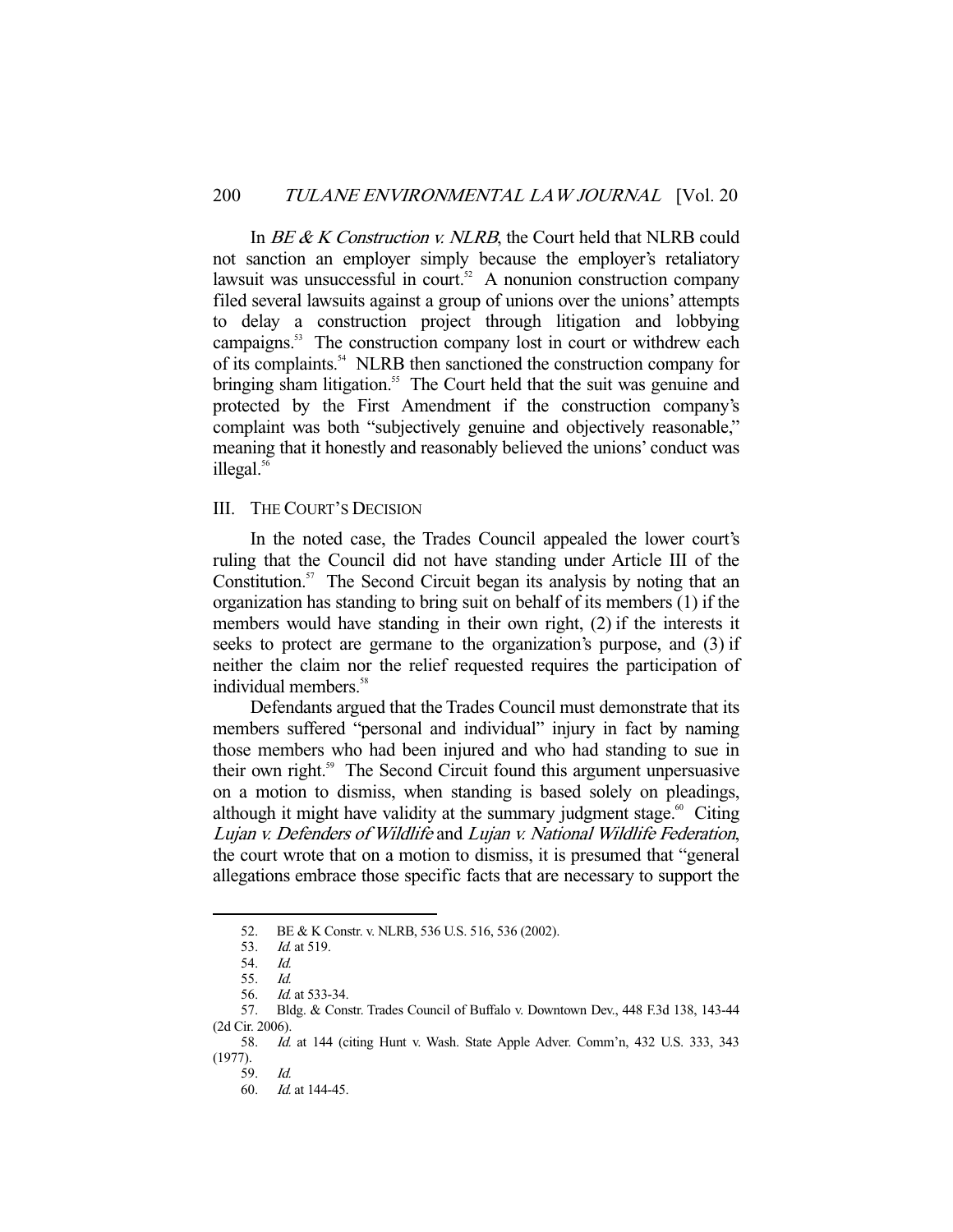claim."61 The court was aware of no precedent that supported the proposition that an association must "name names" to properly allege injury in fact to its members. $62$ 

 Defendants also argued that the alleged injuries were conjectural and hypothetical, focusing on language in the complaint which speculated that members of the Trades Council would be employed at or visit the site in the future.<sup>63</sup> However, according to the Second Circuit, the question was not whether any of the allegations were speculative, but whether all of them were speculative.<sup>64</sup> The Trades Council's claim of worker exposure to contamination at the site unambiguously alleged an injury in fact.<sup>65</sup> The claim that Council members drank from contaminated public water supplies also was sufficiently concrete, as was the alleged loss of aesthetic or recreational enjoyment.<sup>66</sup> "These allegations, whatever may be said of their ultimate merits, are plainly not speculative," the court commented.<sup>67</sup> The court concluded that the Trades Council had successfully pleaded injury in fact to its members and thereby met the first requirement for suing on behalf of those members.<sup>68</sup>

 To establish associational standing, the Trades Council next had to show that the interests the Council sought to protect were germane to its purpose.<sup>69</sup> Defendants argued that the Trades Council did not meet this requirement because the Council was not established for the purpose of enforcing environmental laws.<sup>70</sup> Rather, the Council was a labor organization established to protect labor interests.<sup>71</sup>

 The Second Circuit noted that the Supreme Court has not discussed the issue of germaneness since Hunt, but the District of Columbia Circuit gave some direction in Hodel. In turn, the District of Columbia Circuit found guidance in UAW v. Brock, in which the Supreme Court defined the features of an association that distinguish it from the class in a class action.<sup>72</sup> An association has the ability to draw on capital and expertise to vindicate the interests of its members, and the primary reason people join such organizations is to "create an effective vehicle for vindicating

 <sup>61.</sup> Id. at 145.

 <sup>62.</sup> Id.

 <sup>63.</sup> Id. at 145-46.

 <sup>64.</sup> Id. at 146.

 <sup>65.</sup> Id.

 <sup>66.</sup> Id.

 <sup>67.</sup> Id.

 <sup>68.</sup> Id.

 <sup>69.</sup> Id. at 146-47.

 <sup>70.</sup> Id. at 147.

 <sup>71.</sup> Id.

 <sup>72.</sup> Id. (citing Int'l Union, UAW v. Brock, 477 U.S. 274, 289-90 (1986)).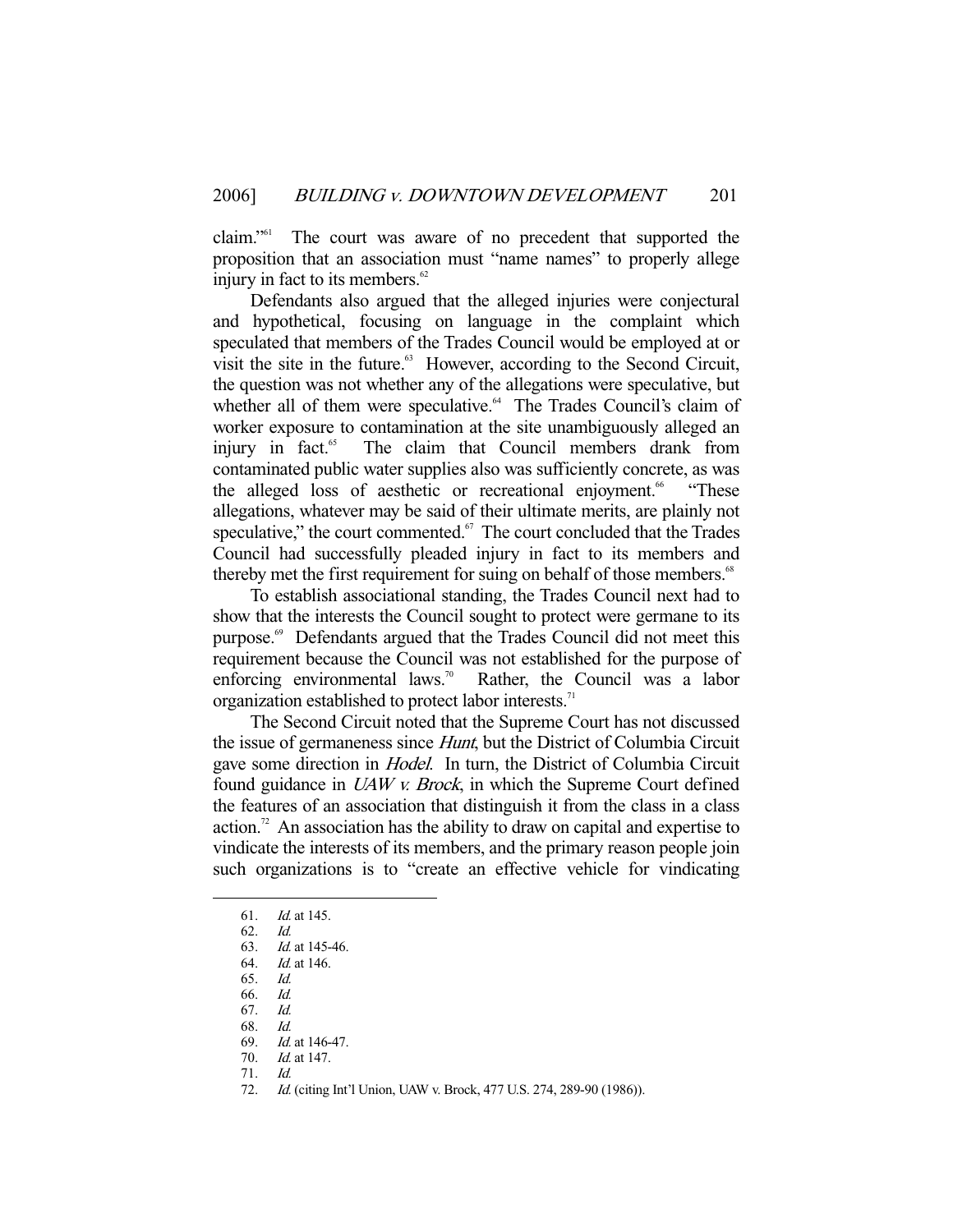interests that they share with others."<sup>73</sup> The *Hodel* court reasoned that if the reason for banding together in an organization is to promote common interests, those interests would almost certainly be reflected in the association's policies and litigation goals.<sup>74</sup> The *Hodel* court therefore decided on a "modest interpretation of the germaneness requirement."<sup>75</sup> Germaneness means simply that the association's litigation goals are pertinent to its expertise and the purpose that brought the membership together.<sup>76</sup> The United States Court of Appeals for the Ninth Circuit, citing *Hodel*, also has found that the germaneness test is undemanding.<sup>77</sup>

The Second Circuit decided to follow the *Hodel* court's reasoning.<sup>78</sup> In the noted case, defendants agreed that the Trades Council's purpose was to protect the rights and benefits of its members.<sup>79</sup> The Trades Council described its purpose as to improve "the working conditions and occupational health and safety of its members."80 The first cause of action, based on the alleged disposal of solid and hazardous wastes at the site, was therefore germane to the Trades Council's purpose.<sup>81</sup> The court found it more difficult to determine the germaneness of the second and third causes of action. $82$  However, since those causes of action concerned activities at the site where members of the Trades Council worked, the court ultimately decided that they also were germane to the Trades Council's purpose.<sup>83</sup>

 The third requirement for associational standing is that the participation of individual members is not required for the claim asserted nor the relief requested.<sup>84</sup> The Second Circuit previously stated that when an association seeks a legal ruling without requesting individual damages to its members, the participation of individual members is not required.<sup>85</sup> The Trades Council was seeking only civil penalties and injunctive relief, and therefore the third requirement was satisfied.<sup>86</sup>

-

86. Id.

 <sup>73.</sup> Id.

<sup>74.</sup> *Id.* (citing Humane Soc'y of the U.S. v. Hodel, 840 F.2d 45, 56 (D.C. Cir. 1988).

<sup>75.</sup> Id. at 147-48 (citing *Hodel*, 840 F.2d at 56 (internal punctuation removed)).

<sup>76.</sup> *Id.* (citing *Hodel*, 840 F.2d at 56).

 <sup>77.</sup> Id. at 148 (citing Presidio Golf Club v. Nat'l Park Serv., 155 F.3d 1153 (9th Cir. 1998)).

 <sup>78.</sup> Id. at 148.

 <sup>79.</sup> Id. at 149.

 <sup>80.</sup> Id.

 <sup>81.</sup> Id.

 <sup>82.</sup> Id. at 150.

 <sup>83.</sup> Id.

 <sup>84.</sup> Id.

 <sup>85.</sup> Id. (citing Bano v. Union Carbide Corp., F.3d 696, 714 (2d Cir. 2004)).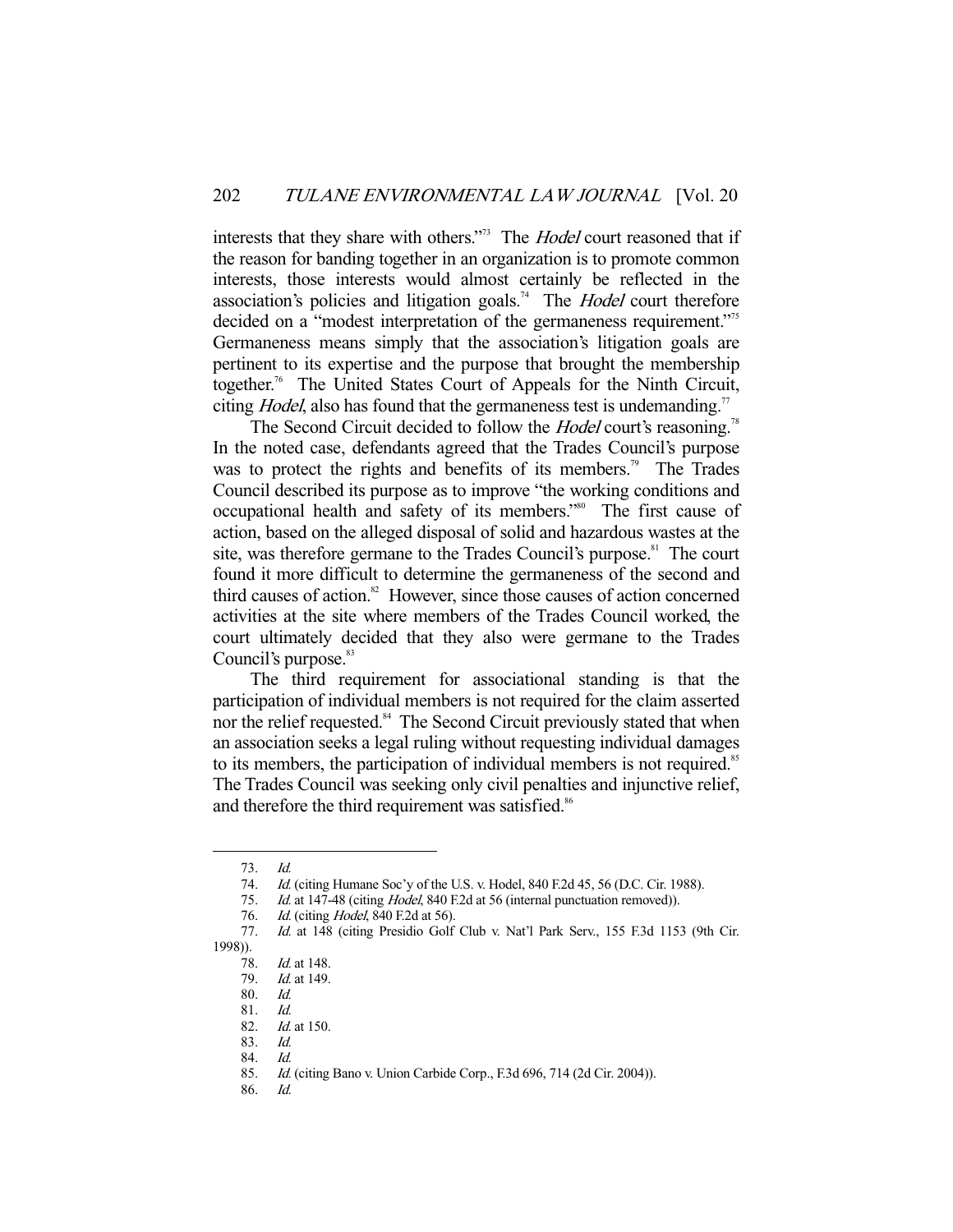The Second Circuit held that the Trades Council had standing under CWA, although the alleged violation had been rectified by the time the amended complaint was filed.<sup>87</sup> The Federal Rules of Civil Procedure provide that an amendment to a pleading relates to the date of the original pleading, so the date of the original complaint is the relevant one.<sup>88</sup> Also, although the violation had been corrected, it was not clear that the violation would not recur.<sup>89</sup> Therefore, it was not clear to the court that the Trades Council's claim was moot.<sup>90</sup> Even if the claim was moot, defendants still could be liable for civil penalties for the violation.<sup>91</sup>

 However, the Second Circuit held that the Trades Council's complaint should have been dismissed because it did not comply with the waiting period provisions of RCRA and CWA. $92$  In a previous case, the Second Circuit held that in hybrid claims, when a plaintiff alleged violations under subchapter III of RCRA (which does not require a waiting period) and another closely related violation under a different subsection of RCRA, the waiting period required by the other subsection would be waived.<sup>93</sup> However, the Trades Council's complaint did not allege a violation of subchapter  $III$ .<sup>94</sup> Therefore, the complaint was not a hybrid and not exempt from the waiting period requirement.<sup>95</sup>

 As a final matter, the Second Circuit addressed defendants' allegations that the Trades Council's notice would have been insufficient even if it had complied with the waiting period since the notice did not identify the particular pollutants which allegedly were discharged.<sup>96</sup> The notice alleged that "solid waste as defined in 40 C.F.R. § 257.2" and "one or more" of a list of contaminants were disposed of at the site. $\frac{97}{1}$  The court concluded that the notice was sufficient because it provided enough information to allow defendants to promptly rectify the problem.<sup>98</sup>

 Having concluded that the Trades Council's complaint was sufficient to establish standing at the pleadings stage of litigation but for the failure to comply with the waiting period requirements of RCRA and

<sup>87.</sup> *Id.* at 151.

<sup>88.</sup> *Id.* (citing FED. R. CIV. P. 15(c)(2)).

 <sup>89.</sup> Id. at 151-52.

 <sup>90.</sup> Id. at 152.

 <sup>91.</sup> Id.

 <sup>92.</sup> Id. at 157.

<sup>93.</sup> Id. at 154 (citing Dague v. City of Burlington, 935 F.2d 1343, 1352 (2d Cir. 1991)).

<sup>94.</sup> *Id.* at 155-56.

<sup>95.</sup> *Id.* at 157.

<sup>96.</sup> Id.<br>97. Id.

Id. at 158.

 <sup>98.</sup> Id.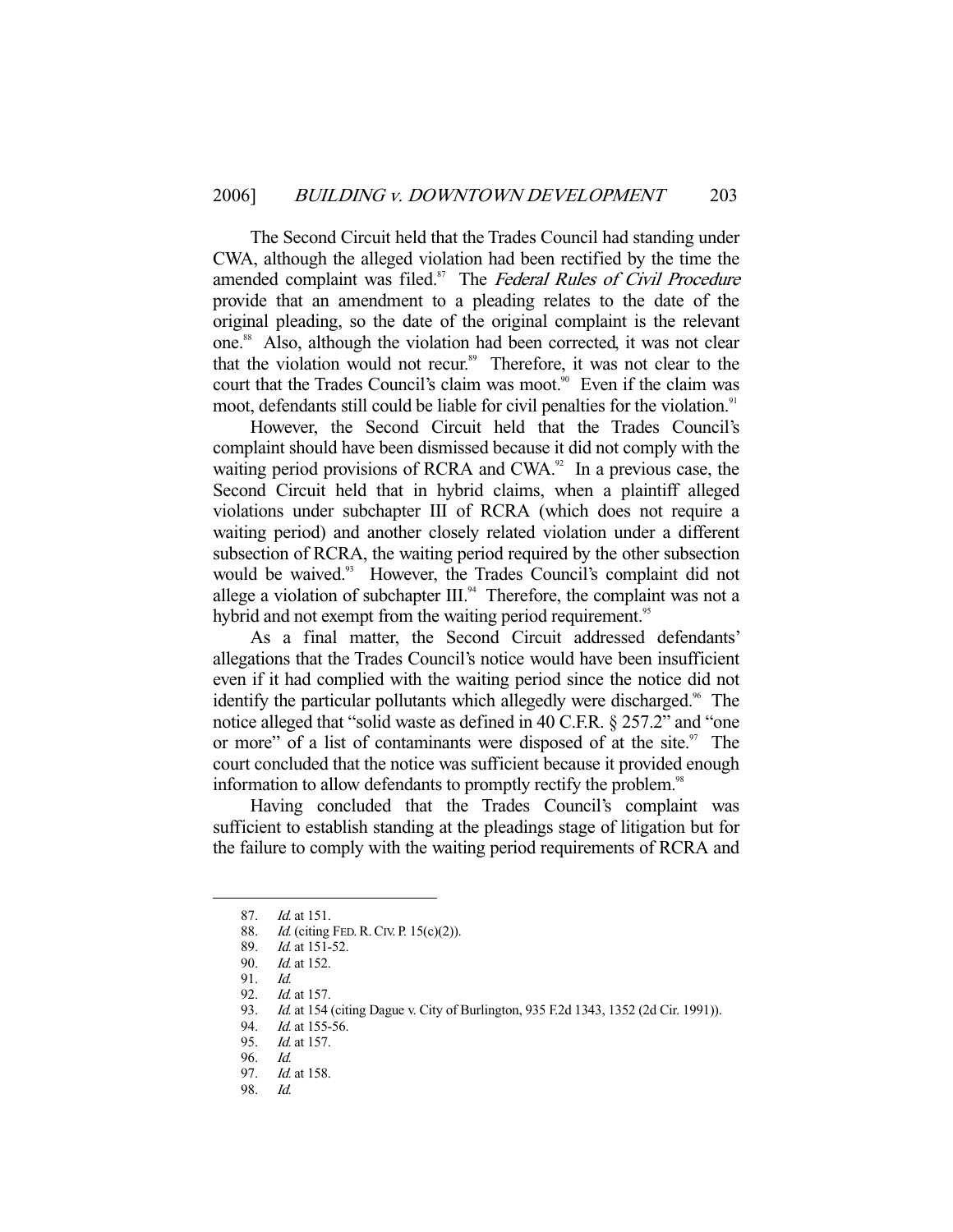CWA, the Second Circuit vacated the judgment of the district court and remanded with instructions to dismiss without prejudice.<sup>99</sup>

#### IV. ANALYSIS

The Second Circuit's decision in *Building & Construction Trades* Council of Buffalo affirms that labor unions may have standing to bring environmental citizens suits under the three-part test established in Hunt. The decision allows such suits to survive the pleadings stage even if the complaint is fairly general and does not provide details of specific injury to specific union members. More importantly, the Second Circuit's decision asserts that environmental interests may be germane to the purpose of labor unions.

 Labor organizations undoubtedly have an interest in environmental issues that affect workplace safety. However, the Trades Council website states that its purpose is to "create opportunity through development and partnership."<sup>100</sup> The Trades Council's efforts seem mostly directed toward promoting union labor.<sup>101</sup> Apparently, the Trades Council's underlying motive for filing suit against Downtown Development was to promote minority labor or to retaliate against the developer for not using minority  $labor.<sup>102</sup>$ 

 Is it fair to allow a labor union to bring an environmental citizen suit against an employer if the union may have a retaliatory motive? Yes, if the union reasonably believes that an actionable environmental violation has occurred, if the violation harms the health and safety of workers at a worksite, and if protecting the health and safety of those workers is germane to the union's purpose. By meeting these conditions, the union will also meet the first two requirements of the associational standing test in Hunt.

In  $BE \& K$  Construction, the Supreme Court held that the First Amendment right to petition protects employers who file retaliatory lawsuits against labor, as long as the suit involves a genuine legal issue and the plaintiff has a "subjectively genuine and objectively reasonable" belief in the merits of his complaint.<sup>103</sup> Labor unions ought to have the same right to bring retaliatory lawsuits as long as they have the same

 <sup>99.</sup> Id.

 <sup>100.</sup> Buffalo Building Trades, http://www.buffalotrades.com/building-trades-council.shtml (last visited Oct. 15, 2000).

<sup>101.</sup> Id. The Web site provides links to articles and press releases about the Council's activities, most of which involve promoting union or minority labor, or endorsing political candidates.

 <sup>102.</sup> Buffalo Building & Construction Trades Council, supra note 36.

<sup>103.</sup> BE & K Construction v. NLRB, 536 U.S. 516, 536 (2002).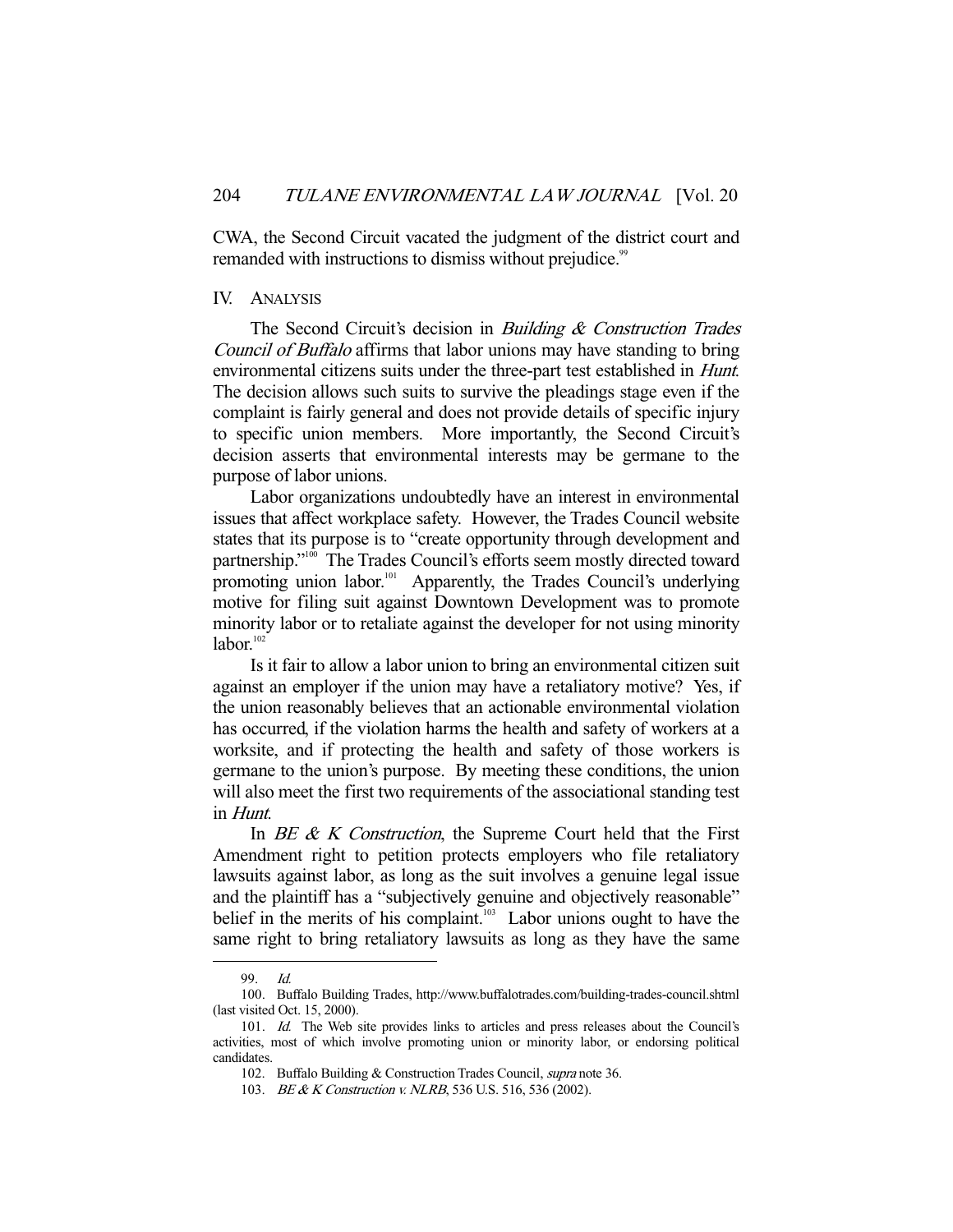belief in the merits of their suit and they meet all other standing requirements. The first condition is not hard to meet. Considering the expense of litigation, it seems unlikely that a union would file a retaliatory environmental suit if it did not have a genuine belief in the merits of its case.

 In the noted case, the Second Circuit did not address the Trades Council's motives in filing suit because defendants did not directly raise the issue. However, defendants implicitly questioned the Trades Council's motives by arguing that environmental interests are not germane to the interests of a labor union. If the Trades Council had no essential interest in environmental issues, it must have had another reason for filing suit. The Second Circuit was right to recognize that environmental issues may be germane to the interests of a labor union; the standing doctrine does not require that a plaintiff have a single, pure and unambiguous motive for filing suit.

 The ultimate outcome of this case depends on many conditions. If the Trades Council is to successfully refile its claims, it will have to play by the rules and comply with the waiting period requirements of RCRA and CWA, giving defendants a chance to correct any violations. If the Trades Council genuinely is concerned about the alleged violations, it should be happy to see them corrected. If the Trades Council is to ultimately prevail in court, it will have to prove that violations of RCRA and CWA occurred, and that the violations caused concrete and actual injury to individual members. If the Trades Council complies with the rules and successfully asserts its claims, it also will demonstrate that its suit is not the equivalent of sham litigation as defined in *Bill Johnson's* Restaurants and BE & K Construction. If the Trades Council has filed sham litigation, it will not face the equivalent of sanctions from the NLRB, but it will probably lose in court after accumulating large legal bills and face the subsequent displeasure of its constituents.

 That is the risk involved in using a lawsuit as ammunition. Labor disputes are often hostile proceedings in which both parties ruthlessly use any and all available tactics. In such a context, both parties should have equal opportunity to petition a court with legitimate complaints.

## V. CONCLUSION

In *Building & Construction Trades Council of Buffalo*, the Second Circuit held that environmental interests may be germane to the purpose of a labor union if those interests are pertinent to the union's expertise and the purpose that brought the membership together. The court thereby affirmed that a labor union may meet the second part of the Hunt test for